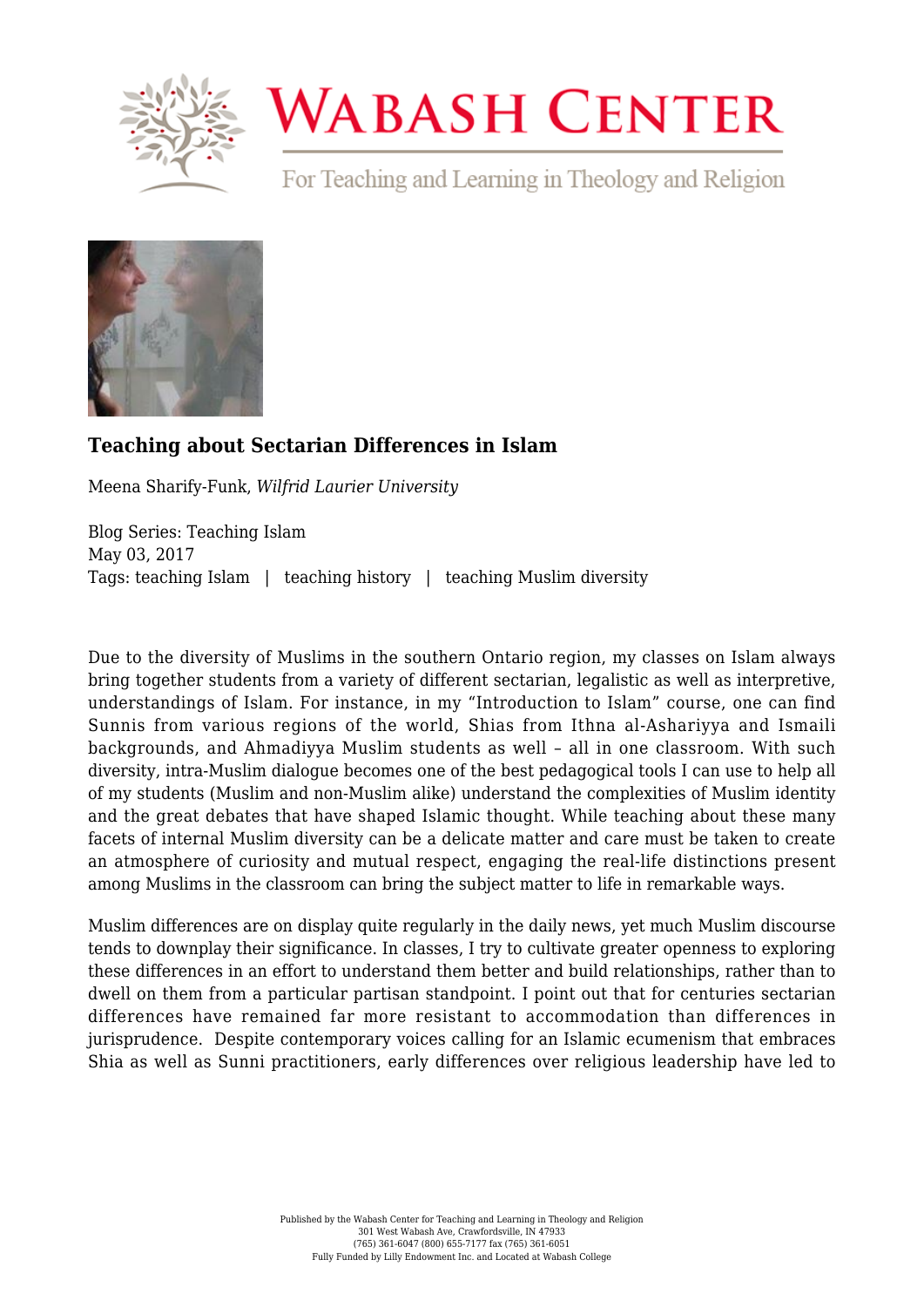enduring intramural rivalries, exacerbated in the last decade by patterns of sectarian mobilization amidst protracted power struggles in present-day Iraq, Syria, and Lebanon as well as simmering tensions in Pakistan, Bahrain, and Saudi Arabia.

In order to unpack this history, students learn that the past politicization of sectarian differences has left an imprint on communal attitudes, beliefs, and narratives. In the absence of a robust, well-developed framework for Islamic ecumenism, conflicts rooted in problems of theological, as well as socio-political and economic exclusion, have the potential to cascade in destructive ways, with events in one country or context impacting tensions in other regions.

Since the regular class sessions are devoted to helping the students navigate these historical tensions intellectually, I also facilitate supplementary "dialogical" sessions for interested students who would like to explore classroom topics in more detail. These sessions enable some of the best conversations about differences to emerge. For instance, I always open the dialogical session with a student asking a question or sharing an experience. In one session, a student who was a leader of my university's Muslim Student Association (MSA) started the conversation by stating, "I cannot pray behind a Shi'ite Muslim." This statement, of course, was met with a strong reaction from one of my Ismaili students who was himself a member of the Ismaili Student Association (ISA). For the rest of the session, we had a very important sharing of different understandings of Muslim prayer and the meaning infused in different forms of prayer. From this one session, a dialogue between the MSA and the ISA started. We then formed a weekly dialogical session in which the leaders of these two groups and some of their members came together to discuss differences and similarities in rituals, beliefs, and understandings of history. After a year of dialogical sessions, the same student who had stated that he could not pray behind a Shi'ite Muslim shared with me that "every chance I get I try to pray with a Shi'ite Muslim."

Another pedagogical tool that I like to use when teaching about sectarian differences in Islam is taking my students on a field trip to the Aga Khan Museum of Islamic Arts in Toronto, the first museum in North America dedicated exclusively to Islamic Arts. Instead of learning through a lecture or textbook about Islam, students learn through rare art, artifacts, material culture, and stories about the different historical circumstances within which these objects were created. They also learn about the Ismaili Muslim community and Prince Karim Aga Khan IV, who is the current spiritual leader of Ismaili Muslims. Known internationally for his various charitable works and developmental projects (the Aga Khan Development Network is a wellrespected NGO in the development field) and in Canada for opening the Centre for Pluralism in Ottawa as well as the Aga Khan Museum and Ismaili Centre in Toronto, the man whom Ismailis regard as their 49<sup>th</sup> Imam provides a counterpoint to many non-Muslim preconceptions about Muslims.

Although the Aga Khan Museum highlights particular Ismaili and Shia experiences, it also sheds light on the character and internal diversity of traditional Islamic civilization in a much broader sense. During the field trip, students experience a general tour of the permanent collection. This enables them to learn about many artistic, intellectual, and scientific heritages